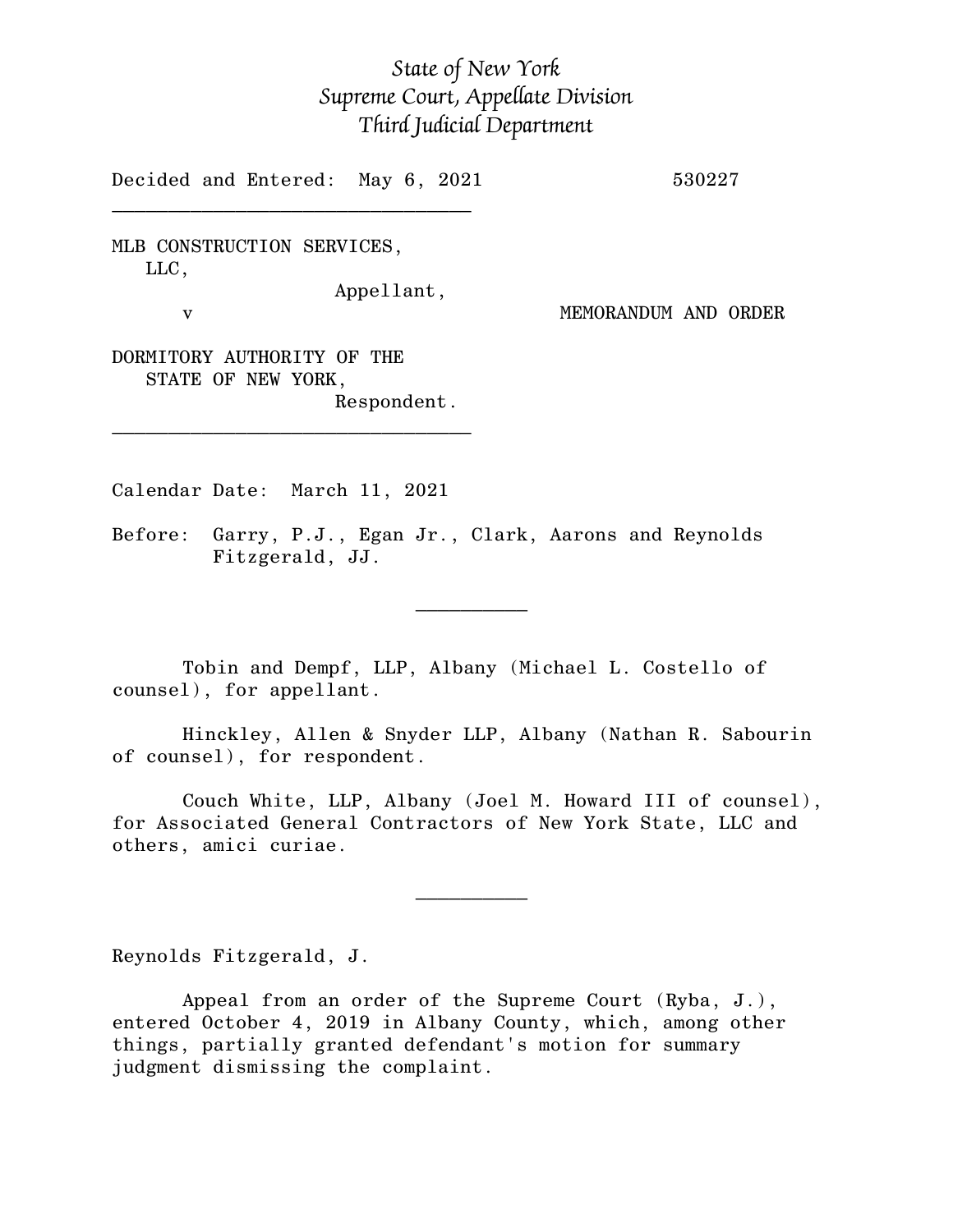In December 2013, defendant awarded plaintiff a \$13,758,190 contract to perform general contractor services in conjunction with a project to renovate and abate asbestos in LaFevre Hall at the State University of New York at New Paltz. The deadline for substantial completion was scheduled for no later than July 16, 2014. The project was completed on time, although there were numerous delays and change orders. Defendant approved 43 change orders which increased the contract total to \$14,419,627.83. Plaintiff commenced this action asserting causes of action for unjust enrichment, breach of contract and quantum meruit resulting in damages in the amount of \$1,274,027, plus interest. As relevant here, plaintiff alleged that defendant failed to respond to several change orders and that it is entitled to extra work, acceleration and delay damages. Defendant answered asserting numerous affirmative defenses, including plaintiff's failure to comply with the contract's notice provisions, and counterclaimed for breach of contract. Following discovery, defendant moved for summary judgment dismissing all three causes of action in the complaint. Supreme Court dismissed all causes of action except that part of the breach of contract claim as sought to recover the unpaid balance of the contract retainage. The court found that plaintiff's extra work claim was barred as a result of its failure to abide by the contract's notice provisions, and its claim for delay damages was precluded based on the contract's "no damages for delay" clauses. Plaintiff appeals.

Article 10 of the public contract between the parties contains provisions for the notification of claims. Specifically, section 10.01 (A) and (B) require plaintiff to provide a written notice of the claim to the owner's project manager within 15 working days and written documentation substantiating the claim within 90 working days of the initial notice of said claim, along with a certification as to the value of the assigned work, material and equipment. Section 10.02 (A) provides that if plaintiff "wishes to make [a] [c]laim for an increase in the  $[w]$ ork of the  $[c]$ ontract . . .,  $[it$  must] be filed in accordance with the procedure [in said section]" and section 10.02 (B) states that "[n]o payment for [e]xtra [w]ork shall be allowed unless directed by a [n]otice to [p]roceed."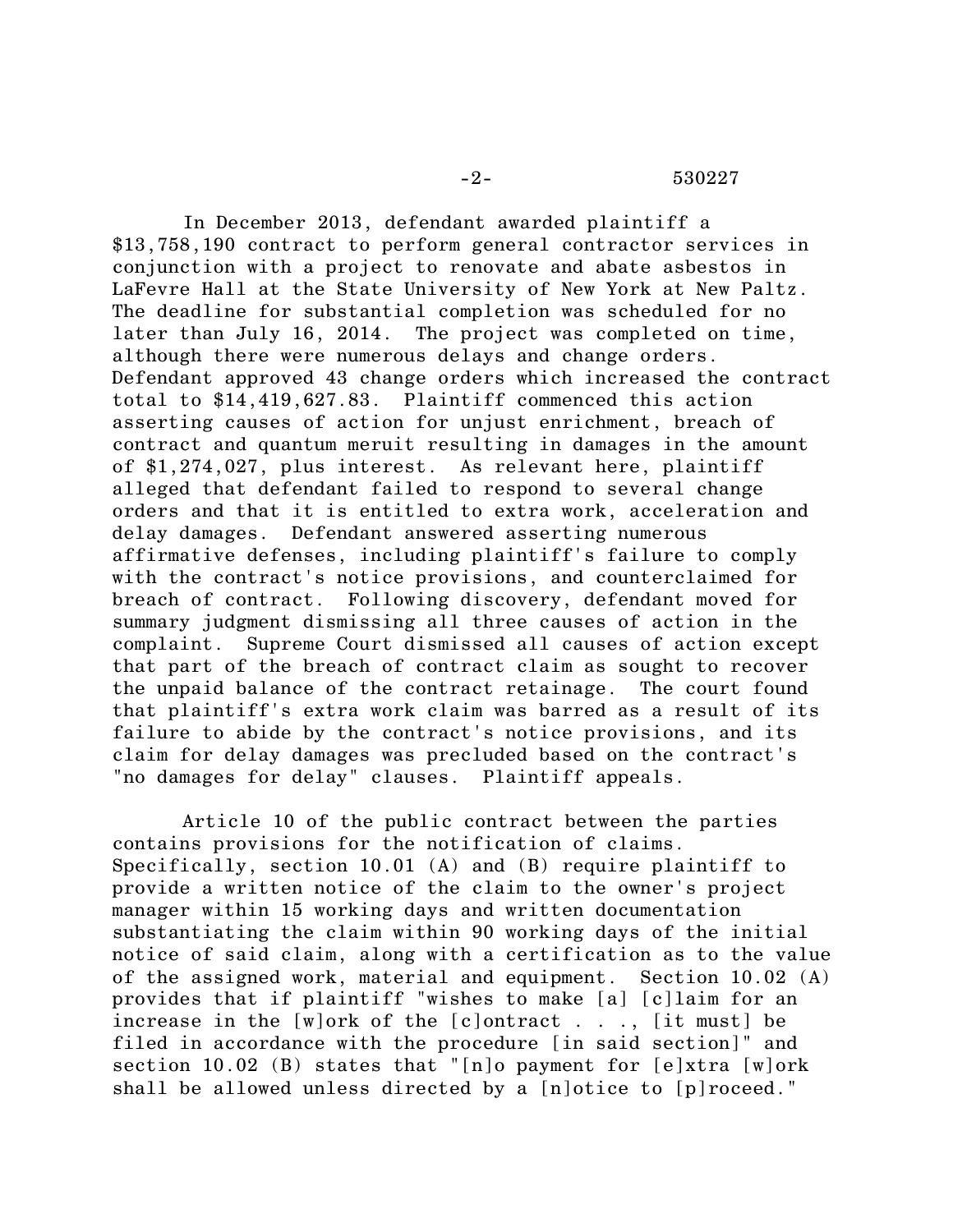-3- 530227

Significantly, section 10.02 (C) specifically states that plaintiff's "failure to comply with any or all parts of [a]rticle 10 shall be deemed to be . . . [a] waiver by [plaintiff] of all claims for additional compensation or damages." Notice requirements of this type are commonplace in public contracts as they "provide public agencies with timely notice of deviations from budgeted expenditures and allow them to take early steps to avoid extra or unnecessary expense, make any necessary adjustments, mitigate damages and avoid the waste of public funds" (Ridley Elec. Co., Inc. v Dormitory Auth. of the State of N.Y., 152 AD3d 1129, 1130 [2017] [internal quotation marks, ellipsis and citation omitted]). These clauses, which "require the contractor to promptly notice and document its claims made under the provisions of the contract governing the substantive rights and liabilities of the parties[,] . . . are . . . conditions precedent to suit" (A.H.A. Gen. Constr. v New York City Hous. Auth., 92 NY2d 20, 30-31 [1998]). Finally, strict compliance with these clauses is required (see Fahs Rolston Paving Corp. v County of Chemung, 43 AD3d 1192, 1194 [2007]).

Plaintiff first contends that defendant waived enforcement of the notice provisions of the contract. Specifically, plaintiff contends that defendant's course of conduct in receiving, discussing, reviewing and negotiating change orders over 23 months, without objecting to or rejecting the change orders as untimely, raises an issue of fact as to whether defendant's actions constituted a waiver of the notice provisions. In essence, plaintiff argues that defendant's failure to act "hoodwinked" plaintiff into believing that defendant was waiving its right to demand strict compliance. This argument is unpersuasive. A waiver is an intentional relinquishment of a known right and, as such, must be "explicit, unmistakable, and unambiguous" (Fahs Constr. Group, Inc. v State of New York, 123 AD3d 1311, 1312 [2014] [internal quotation marks and citation omitted],  $lv$  denied</u> 25 NY3d 902  $[2015]$ ). It cannot be inferred by a doubtful or equivocal act, and the discussion of disputed items in an attempt to resolve them does not evince a waiver of the requirements (see id. at 1312). Moreover, a review of the contract confirms that no provision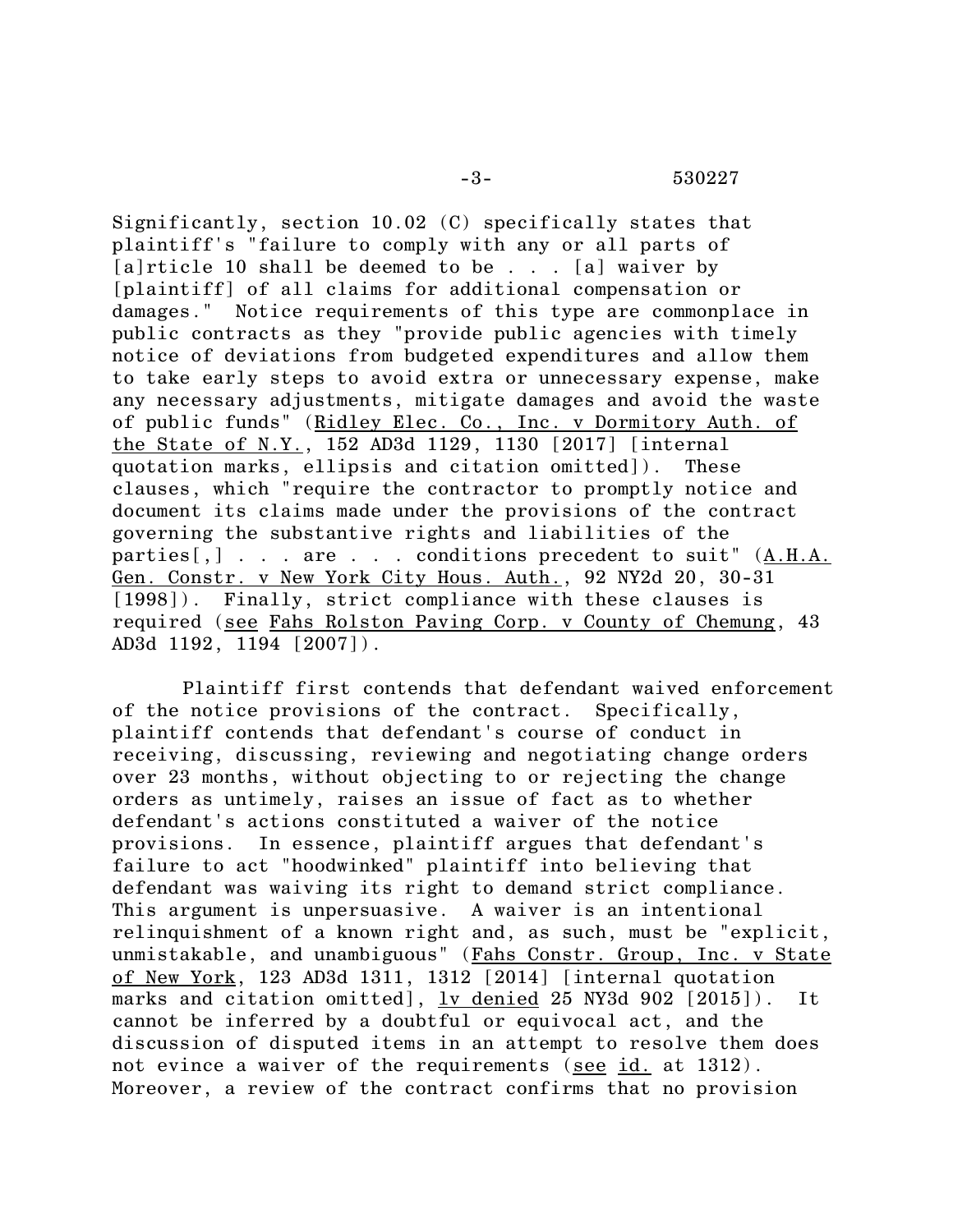therein imbues defendant with any affirmative duty to object. On the contrary, if anything, article 10 of the contract contradicts any impression that mere silence equates to acceptance. Indicative of this is section 10.02, which, as noted, provides that the contractor will not receive payment for any extra work unless said work is directed by a notice to proceed executed by the owner, and section 10.03, which states that defendant's failure to respond to a request from plaintiff within 30 days is deemed a denial. In light of this, and in the absence of an "explicit, unmistakable, and unambiguous" statement to the contrary, plaintiff did not establish the existence of a triable issue of fact on its waiver claim (Ridley Elec. Co., Inc. v Dormitory Auth. of the State of N.Y., 152 AD3d at 1133 [internal quotation marks and citations omitted]).<sup>1</sup>

Plaintiff next contends that Supreme Court erred in overlooking critical evidence that defendant had actual notice of its claim for extra work that was given during project meetings, in response to notices to proceed and in direct conversations with defendant's representatives. As Supreme Court concluded and the record confirms, plaintiff did not strictly comply with the notice provisions. Evidence of actual notice does not relieve plaintiff of its duty of strict compliance as "actual notice does not suffice to excuse lack of compliance with a strict contractual notice requirement" (Ridley Elec. Co., Inc. v Dormitory Auth. of the State of N.Y., 152 AD3d at 1132; see Tougher Indus., Inc. v Dormitory Auth. of the State of N.Y., 130 AD3d 1393, 1397 [2015]; Fahs Constr. Group, Inc. v State of New York, 123 AD3d at 1312; compare G. De Vincentis & Son Constr. v City of Oneonta, 304 AD2d 1006, 1008-1009 [2003]).

Plaintiff next argues that enforcement of the notice provisions results in a disproportionate forfeiture. "[T]o the extent that the non-occurrence of a condition would cause disproportionate forfeiture, a court may excuse the nonoccurrence of that condition unless its occurrence was a

Plaintiff's argument that the use of the permissive term "may" in section 10.01 (B) (2) relieves it of strict compliance is perplexing, especially when the permissive term pertains to defendant's actions.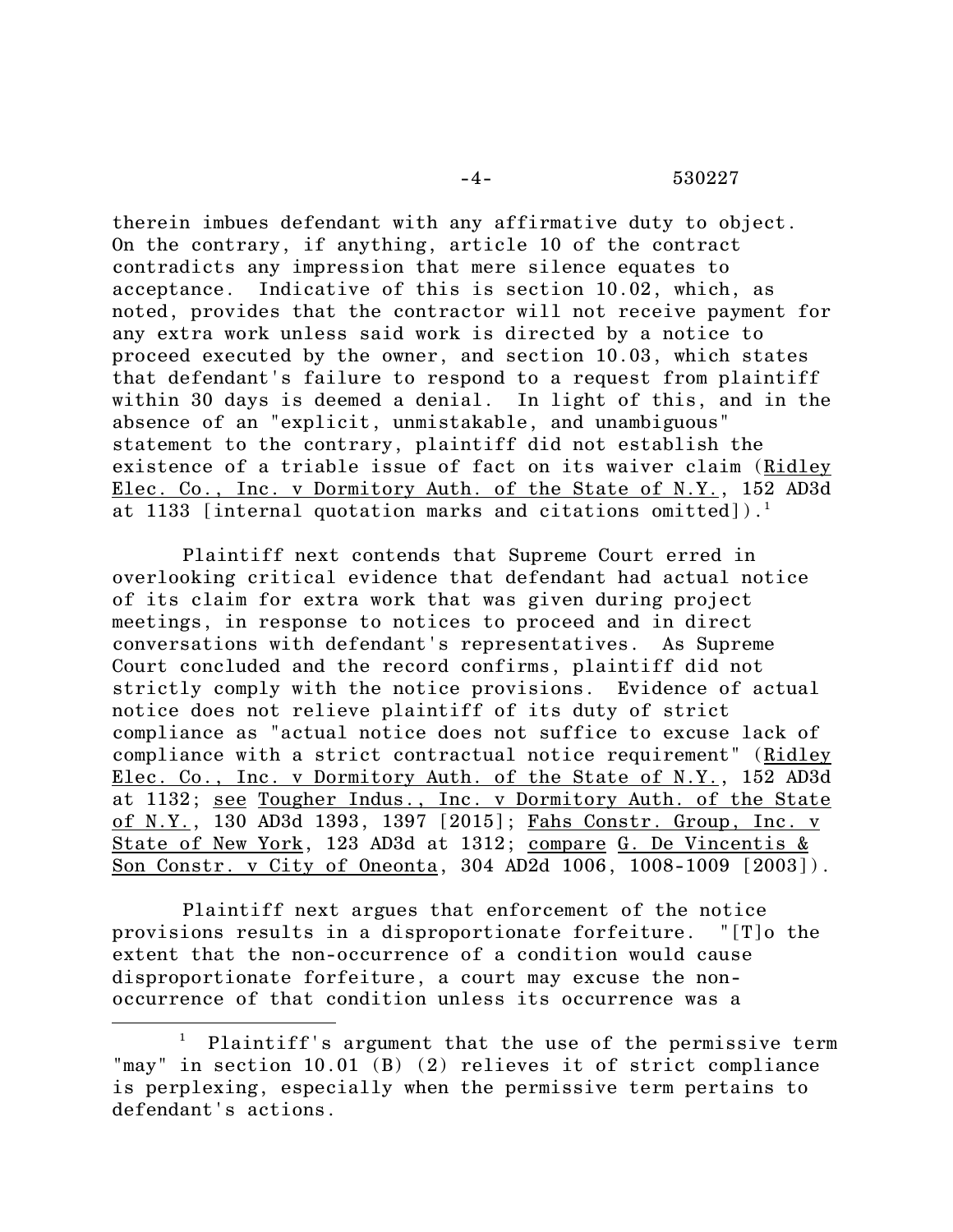material part of the agreed exchange" (Oppenheimer & Co. v Oppenheim, Appel, Dixon & Co., 86 NY2d 685, 691 [1995] [internal quotation marks and citation omitted]). In support of this argument, plaintiff relies on Danco Elec. Contrs., Inc. v Dormitory Auth. of the State of N.Y. (162 AD3d 412 [2018]), in which the First Department found that the plaintiff had given timely notice and documented the costs to the defendant, but that said notices had lacked the verifications prescribed under a term of the contract, in essence finding that the lack of the verifications was not a material part of the agreed exchange. That is not the case here. Plaintiff, a sophisticated commercial business, assumed the risk of its failure to comply with the conditions precedent. Further, the acts of providing timely written notice of a claim and documentation were solely, exclusively and easily within plaintiff's control. Defendant did not prevent or hinder plaintiff's ability to timely submit its notice of any claims or records to substantiate its claims (see A.H.A. Gen. Constr. v New York City Hous. Auth., 92 NY2d at 31-32). "[W]hen parties set down their agreement in a clear, complete document, their writing should as a rule be enforced according to its terms" (W.W.W. Assoc. v Giancontieri, 77 NY2d 157, 162 [1990]), especially in the context of a commercial contract negotiated at arm's length by a sophisticated business and the state (see Kalisch-Jarcho, Inc. v City of New York, 58 NY2d 377, 384 [1983]).

Plaintiff further challenges the enforceability of the contract's "no damages for delay" clauses. Found in sections 10.03 and 4.10 (F), these clauses provide that plaintiff bears the risk of all delays. As a general rule, clauses of this type are valid and enforceable (see Tougher Indus., Inc. v Dormitory Auth. of the State of N.Y., 130 AD3d at 1393). However, there are exceptions to their enforceability. "[A] contractor may still recover damages for (1) delays caused by the contractee's bad faith or its willful, malicious, or grossly negligent conduct, (2) uncontemplated delays, (3) delays so unreasonable that they constitute an intentional abandonment of the contract by the contractee, and (4) delays resulting from the contractee's breach of a fundamental obligation of the contract" (Framan Mech., Inc. v State Univ. Constr. Fund, 182 AD3d 947,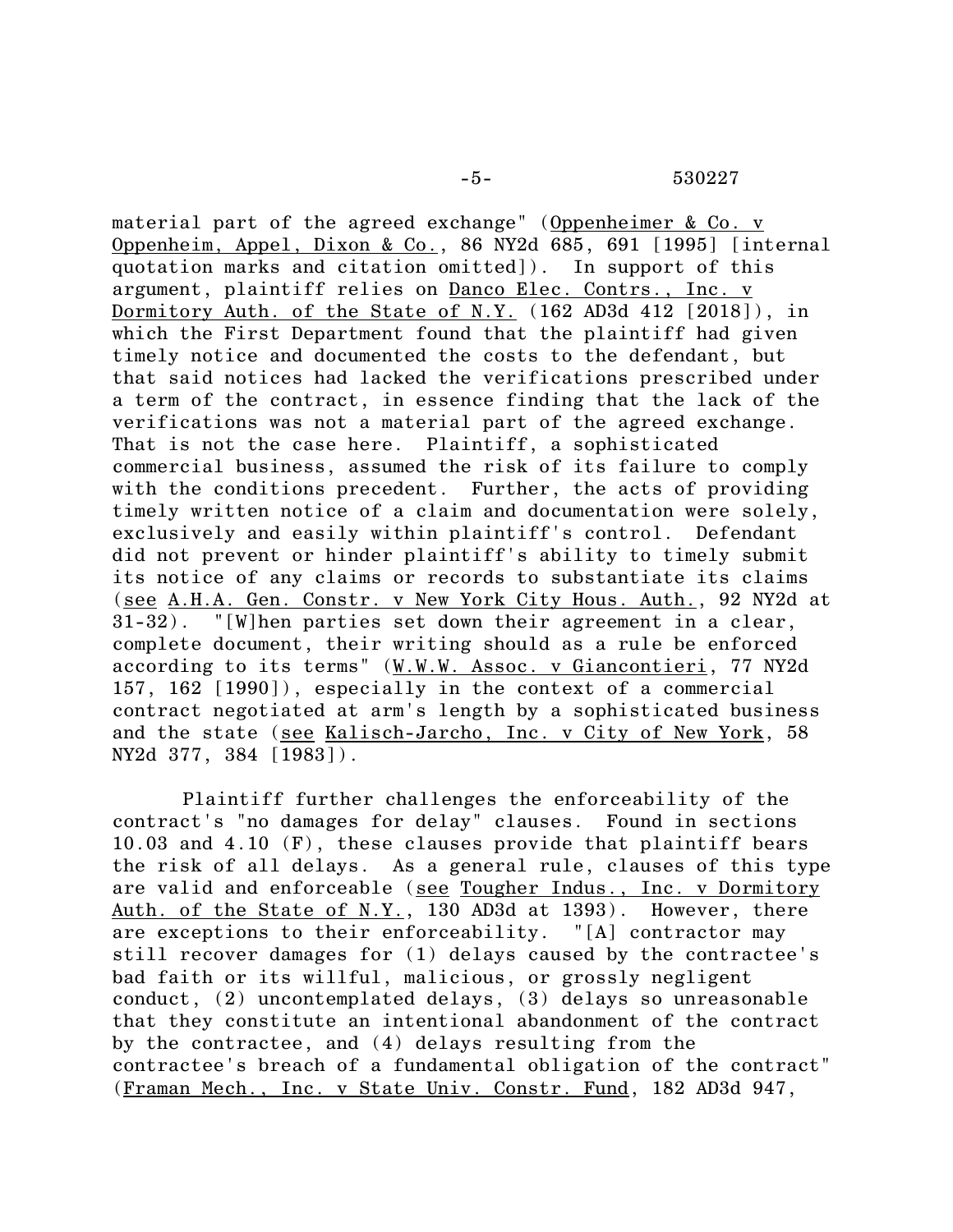949-950 [2020] [internal quotation marks and citations omitted]). "On a motion for summary judgment, a defendant seeking to dismiss a cause of action to recover damages arising from a delay bears the initial burden of demonstrating prima facie that none of the exceptions to the 'damages for delay' clause are present" (Blue Water Envtl., Inc. v Incorporated Vil. of Bayville, N.Y, 44 AD3d 807, 810 [2007] [citation omitted], lv denied 10 NY3d 713 [2008]).

Initially, with respect to notice, we agree with Supreme Court that defendant, through the submission of various evidence – including a copy of the contract, the affidavits of its project manager and chief of project controls, and transcripts of plaintiff's representatives – carried its initial burden and, in doing so, shifted the burden to plaintiff to raise a material issue of fact (see Fahs Constr. Group, Inc. v State of New York, 123 AD3d at 1311-1312; Accadia Site Contr., Inc. v Erie County Water Auth., 115 AD3d 1351, 1352 [2014]). A review of the record confirms Supreme Court's assessment that the delays, while multiple, do not demonstrate gross negligence or bad faith on the part of defendant. "Gross negligence cannot be demonstrated merely by accumulating a sufficient number of 'garden variety' failures" (Tougher Indus., Inc. v Dormitory Auth. of the State of N. Y., 130 AD3d at 1396 [citation omitted]). Here, the alleged design errors, omissions and noncompliance with contract specifications arose from the contract work itself or from other causes that the parties contemplated to be within the contract's exculpatory clauses. Likewise, plaintiff has not demonstrated any malicious, sinister intention or dishonest purpose in defendant's actions in attempting to resolve and pay for certain change orders that would amount to bad faith on the part of defendant (see Kalisch-Jarcho, Inc. v City of New York, 58 NY2d at 385). Plaintiff failed to demonstrate a triable issue of fact as to any exceptions to the "no damages for delay" clauses and its acceleration and delay damages claims were properly dismissed (see Tougher Indus., Inc. v Dormitory Auth. of the State of N.Y., 130 AD3d at 1396; Blue Water Envtl., Inc. v Incorporated Vil. of Bayville, N.Y., 44 AD3d at 810).